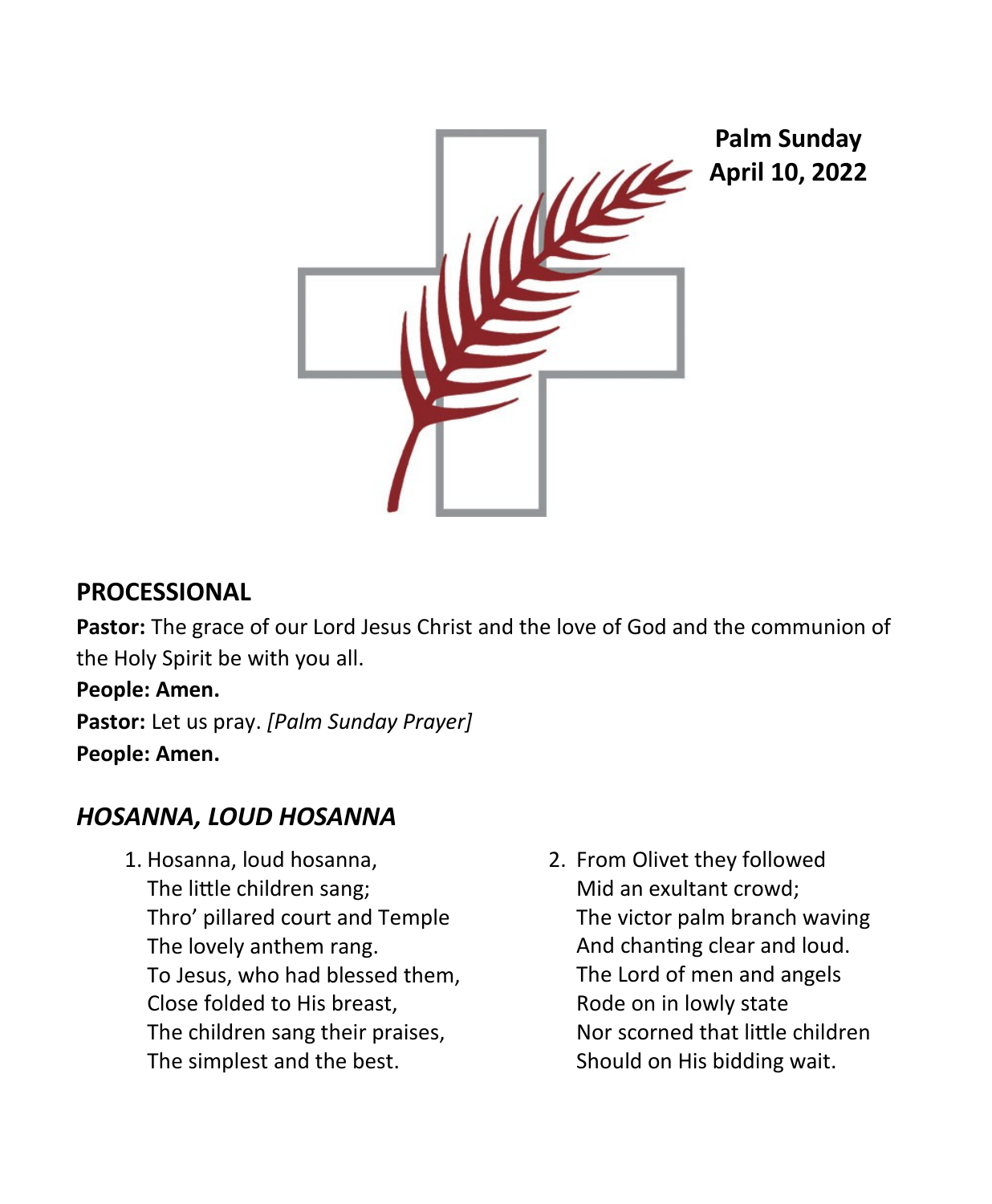# **Psalm 118**

 $1$ <sup>1</sup> Oh give thanks to the Lord, for he is good; for his steadfast love endures forever!

- **<sup>2</sup>Let Israel say, "His steadfast love endures forever."**
- $3$  Let the house of Aaron say, "His steadfast love endures forever."

# **<sup>4</sup>Let those who fear the Lord say, "His steadfast love endures forever."**

 $5$  Out of mv distress I called on the Lord; the Lord answered me and set me free.

**<sup>6</sup>The Lord is on my side; I will not fear. What can man do to me?**

 $<sup>7</sup>$ The Lord is on my side as my helper; I shall look in triumph on those who hate me.</sup>

- **<sup>8</sup>It is better to take refuge in the Lord than to trust in man.**
- $19$  Open to me the gates of righteousness, that I may enter through them and give thanks to the Lord.
- **<sup>20</sup>This is the gate of the Lord; the righteous shall enter through it.**

 $21$ I thank you that you have answered me and have become my salvation.

**<sup>22</sup>The stone that the builders rejected has become the cornerstone.**

 $23$  This is the Lord's doing; it is marvelous in our eyes.

**<sup>24</sup>This is the day that the Lord has made; let us rejoice and be glad in it.**

 $25$  Save us, we pray, O Lord! O Lord, we pray, give us success!

**<sup>26</sup>Blessed is he who comes in the name of the Lord! We bless you from the house of the Lord.**

<sup>27</sup> The Lord is God, and he has made his light to shine upon us.

Bind the festal sacrifice with cords, up to the horns of the altar!

**<sup>28</sup>You are my God, and I will give thanks to you; you are my God; I will extol you.**

 $29$  Oh give thanks to the Lord, for he is good; for his steadfast love endures forever!

**Glory be to the Father and to the Son and to the Holy Spirit as it was in the beginning, is now and will be forever. Amen.**

 3. "Hosanna in the highest!" That ancient song we sing, For Christ is our Redeemer, The Lord of heav'n our King. Oh, may we ever praise Him With heart and life and voice And in His blissful presence Eternally rejoice!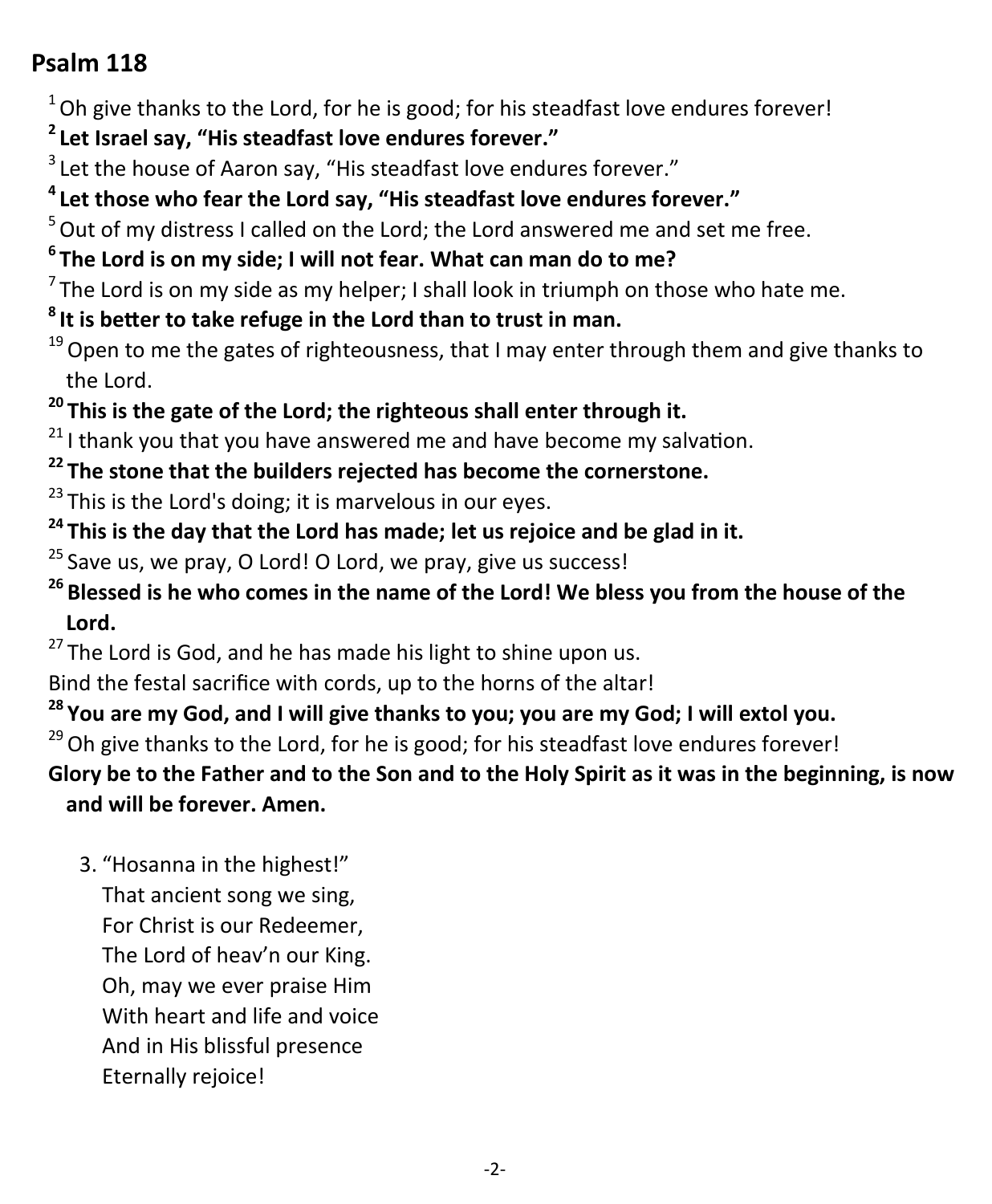**I believe in one God, the Father Almighty, maker of heaven and earth and of all things visible and invisible.**

**And in one Lord Jesus Christ, the only-begotten Son of God, begotten of His Father before all worlds, God of God, Light of Light, very God of very God, begotten, not made, being of one substance with the Father, by whom all things were made; who for us men and for our salvation came down from heaven and was incarnate by the Holy Spirit of the virgin Mary and was made man; and was crucified also for us under Pontius Pilate. He suffered and was buried. And the third day He rose again according to the Scriptures and ascended into heaven and sits at the right hand of the Father. And He will come again with glory to judge both the living and the dead, whose kingdom will have no end.**

**And I believe in the Holy Spirit, the Lord and giver of life, who proceeds from the Father and the Son, who with the Father and the Son together is worshiped and glorified, who spoke by the prophets. And I believe in one holy Christian and apostolic Church, I acknowledge one Baptism for the remission of sins, and I look for the resurrection of the dead and the life of the world to come. Amen.**

## **CONFESSION OF SIN**

Pastor: Our help is in the name of the Lord,

### **People: Who made heaven and earth.**

**Pastor:** I said, I will confess my transgressions unto the Lord,

### **People: And You forgave the iniquity of my sin.**

**Pastor:** O almighty God, merciful Father,

**People: I, a poor, miserable sinner, confess until You all my sins and iniquities with which I have ever offended You and justly deserved Your temporal and eternal punishment. But I am heartily sorry for them and sincerely repent of them, and I pray You of Your boundless mercy and for the sake of the holy, innocent, bitter sufferings and death of Your beloved Son, Jesus Christ, to be gracious and merciful to me, a poor, sinful being.**

**Pastor**: Upon this your confession, I, by virtue of my office, as a called and ordained servant of the Word, announce the grace of God unto all of you, and in the stead and by the command of my Lord Jesus Christ, I forgive you all your sins in the name of the Father and of the Son and of the Holy Spirit. Amen.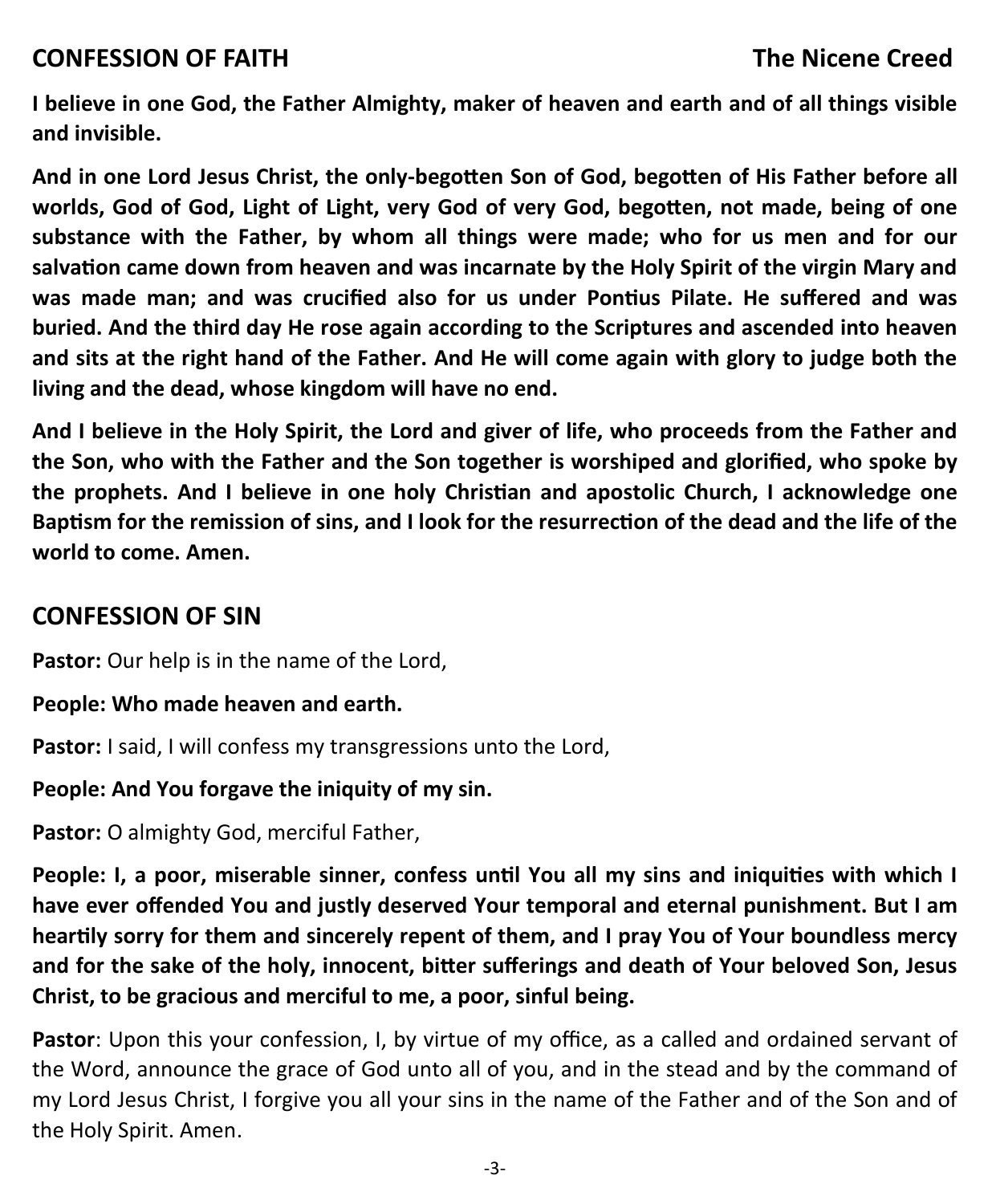## **LORD'S PRAYER**

**Our Father who art in heaven, hallowed be Thy name, Thy kingdom come, Thy will be done on earth as it is in heaven; give us this day our daily bread; and forgive us our trespasses as we forgive those who trespass against us; and lead us not into temptation, but deliver us from evil.**

**For Thine is the kingdom and the power and the glory forever and ever. Amen.** 

*Offerings can be placed on a plate near the stairs or the back of the sanctuary.*

*Holy Communion, or the Lord's Supper, is celebrated today. Our Lord cautions us to be discerning before participating in the Supper (1 Cor. 11:28-30). For this reason, we ask all those communing here for the first time to speak with Pastor Aaron prior to communing. The Lord bids the baptized to come united in the following: in repentance for the forgiveness of sins (1 Cor. 11:23-25; Matt. 26:26-28), in confession of who Christ is and what Christ has done (1 Cor. 11:26), in faith and love with our fellow communicants (1 Cor. 11:20-22), and believing that Christ is bodily present in bread and wine (Matt. 26:26-28; 1 Cor. 11:27-29).*

## **COMMUNION DISTRIBUTION**

## *ALWAYS*

My foes are many, they rise against me But I will hold my ground I will not fear the war, I will not fear the storm My help is on the way, my help is on the way

*Chorus: Oh, my God, He will not delay My refuge and strength always I will not fear, His promise is true My God will come through always, always*

Troubles surround me, chaos abounding My soul will rest in You I will not fear the war, I will not fear the storm My help is on the way, my help is on the way

*(Chorus 2x)*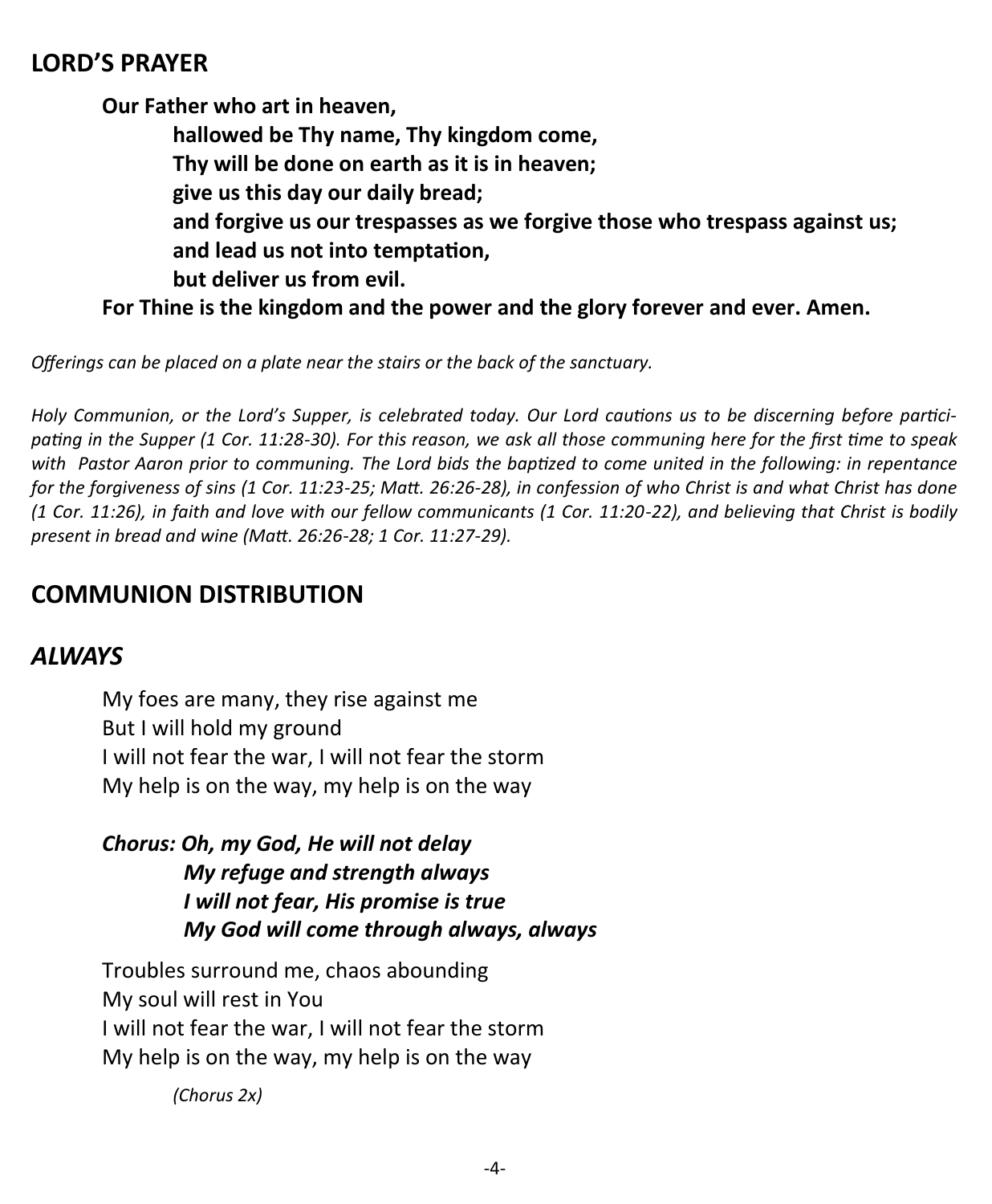I lift my eyes up, my help comes from the Lord I lift my eyes up, my help comes from the Lord I lift my eyes up, my help comes from the Lord I lift my eyes up, my help comes froam the Lord

*(Chorus2x)*

I lift my eyes up, my help comes from the Lord I lift my eyes up, my help comes from the Lord

# *GIVE ME FAITH*

I need You to soften my heart And break me apart I need You to open my eyes To see that You're shaping my life

All I am I surrender

### *Chorus: Give me faith to trust what You say That You're good and Your love is great I'm broken inside I give You my life*

I need You to soften my heart And break me apart I need You to pierce through the dark And cleanse every part of me

All I am I surrender

*(Chorus)*

*Bridge x2: 'Cause I may be weak But Your Spirit's strong in me My flesh may fail My God You never will (Chorus x2)*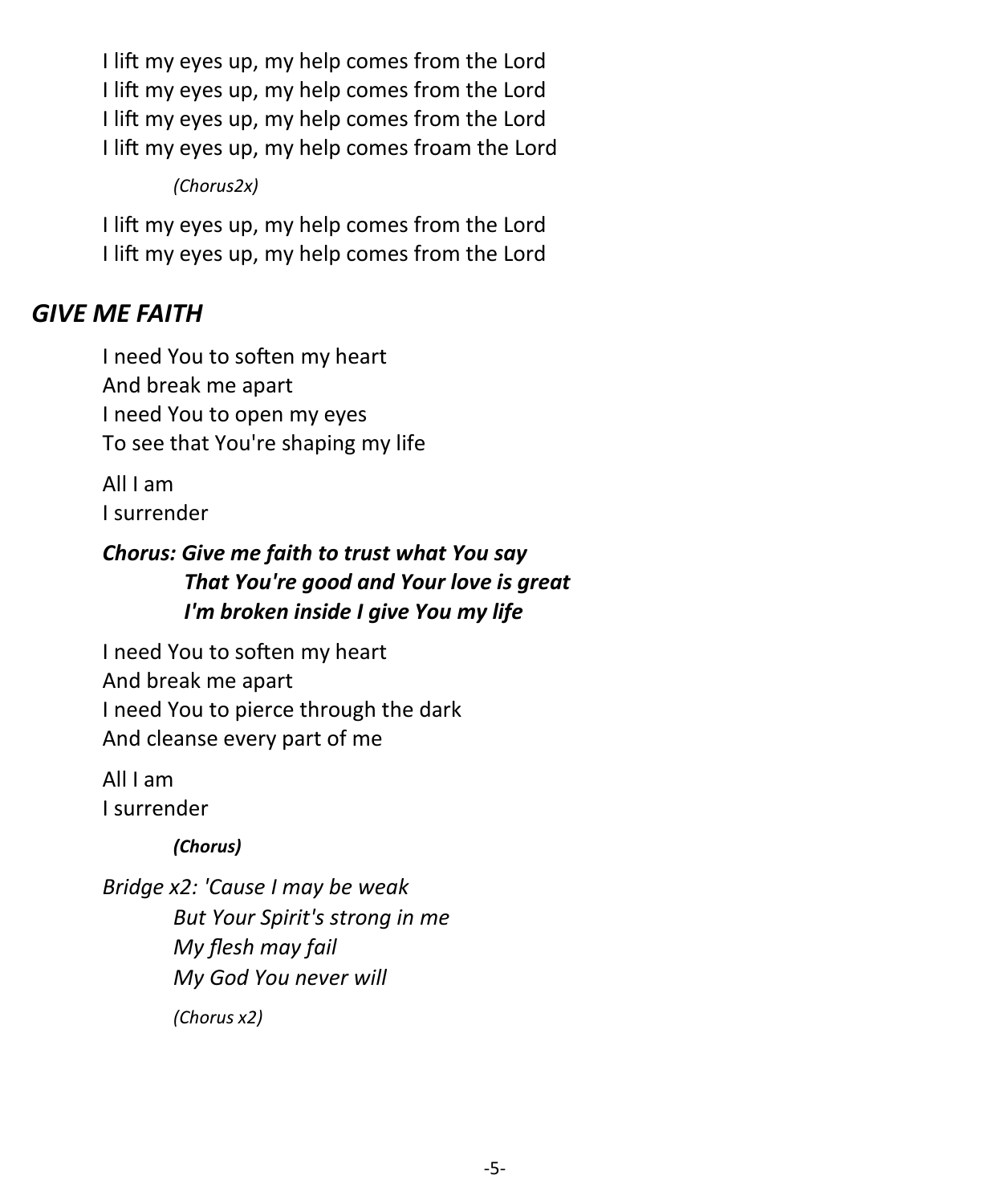### **Luke 19:28-44**

<sup>28</sup>And when he had said these things, he went on ahead, going up to Jerusalem. <sup>29</sup>When he drew near to Bethphage and Bethany, at the mount that is called Olivet, he sent two of the disciples,  $30$ saving, "Go into the village in front of you, where on entering you will find a colt tied, on which no one has ever yet sat. Untie it and bring it here. <sup>31</sup>If anyone asks you, 'Why are you untying it?' you shall say this: 'The Lord has need of it.'" <sup>32</sup>So those who were sent went away and found it just as he had told them.  $33$ And as they were untying the colt, its owners said to them, "Why are you untying the colt?"  $34$ And they said, "The Lord has need of it."  $35$ And they brought it to Jesus, and throwing their cloaks on the colt, they set Jesus on it.  $36$ And as he rode along, they spread their cloaks on the road.  $37$ As he was drawing near—already on the way down the Mount of Olives—the whole multitude of his disciples began to rejoice and praise God with a loud voice for all the mighty works that they had seen,  $38$  saying, "Blessed is the King who comes in the name of the Lord! Peace in heaven and glory in the highest!" <sup>39</sup>And some of the Pharisees in the crowd said to him, "Teacher, rebuke your disciples." <sup>40</sup>He answered, "I tell you, if these were silent, the very stones would cry out."  $41$ And when he drew near and saw the city, he wept over it,  $42$ saying, "Would that you, even you, had known on this day the things that make for peace! But now they are hidden from your eyes.  $43$  For the days will come upon you, when your enemies will set up a barricade around you and surround you and hem you in on every side  $44$  and tear you down to the ground, you and your children within you. And they will not leave one stone upon another in you, because you did not know the time of your visitation."

## **SERMON PASTOR AARON SMITH**

## **PRAYERS**

## **BENEDICTION**

**Pastor:** Blessed is He who comes in the name of the Lord! **People: Hosanna to the Son of David!**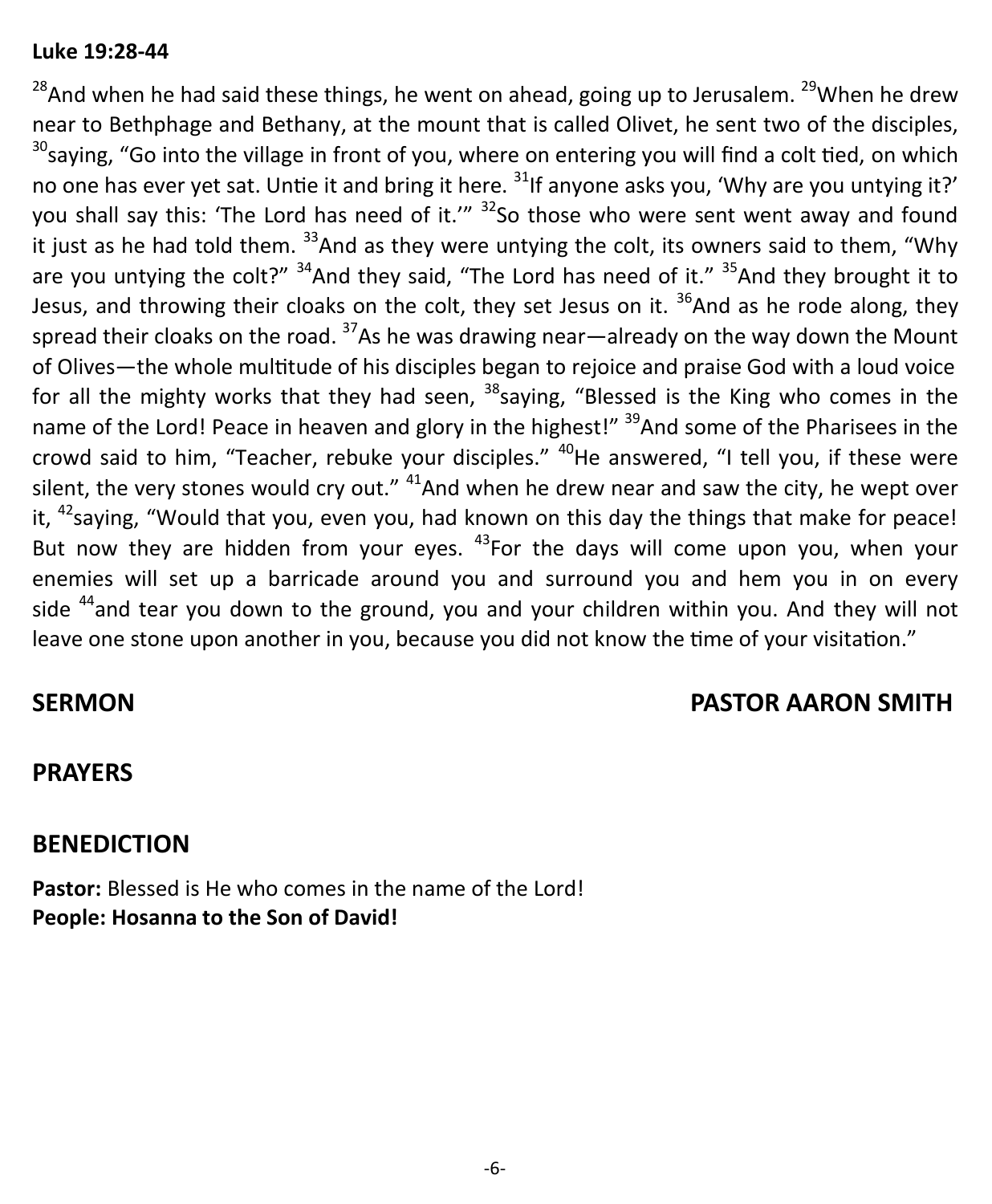## *HOSANNA*

I see the king of glory Coming on the clouds with fire The whole earth shakes The whole earth shakes

I see his love and mercy Washing over all our sin The people sing The people sing

*Chorus: Hosanna, Hosanna Hosanna in the highest Hosanna, Hosanna Hosanna in the highest*

I see a generation Rising up to take their place With selfless faith With selfless faith

I see a near revival Stirring as we pray and seek We're on our knees We're on our knees

*(Chorus)*

Heal my heart and make it clean Open up my eyes to the things unseen Show me how to love like you have loved me

Break my heart from what breaks yours Everything I am for your kingdoms cause As I go from nothing to Eternity

*(Chorus 2x)*